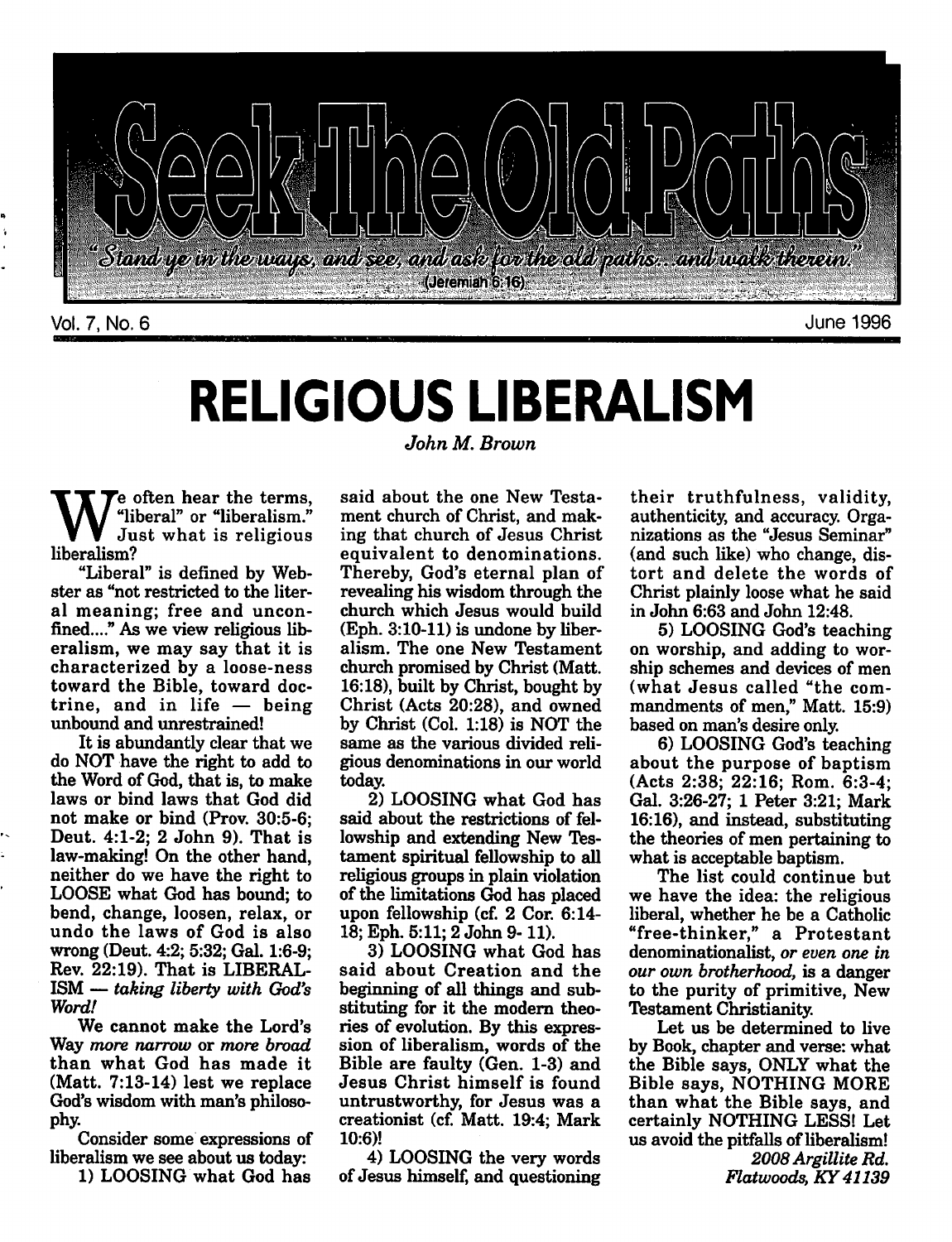# *THE PROPER MOTIVE FOR WORSHIP*

The Bible clearly and plainly states that God's people are to worship Him **"in spirit and in truth"** (John 4:24). The proper "spirit" refers to the right attitude and "in truth" refers to the right manner. In order for worship to reach the throne of God, one must worship God sin cerely and correctly.

But how many times does one consider *why* he worships God? What motivates a person to honor God and worship Him **"in spirit and in truth?"**Is it because: 1) It is one's required duty (Heb. 10:24-25); 2) A person fears God (Matt. 25:46); 3) God expects worship; 4) Parents expect such from their children (Eph. 6:1-3); 5) The spouse wants one to go and it will make things easier; 6) A person has nothing better to do; 7) Everyone else is worship ping God; 8) Or one enjoys gospel preaching, Bible study and prais ing the name of Jehovah?

Now, not all of these motives are bad motives for worshipping God. We are commanded to wor ship. God expects our worship. One should obey his parents, especially in that which is right. One does not want to discourage others. On the other hand, some of these motives are bad motives. To worship God because one has nothing better to do indicates the heart is not sincere. If one attends worship services because mom and dad forced him to do so, his worship is in vain. And, even if everyone else is worshipping God, that is not what makes it right or acceptable. So what is the real and proper motive for God's people to worship Him? If one lacks this motive, then it may be that his worship has become mechanical and lost its meaning. Why does one worship God **"in spirit and in truth?"**

**Ronnie Whittemore**

### *GOD COMMANDS WORSHIP TO BE "IN SPIRIT AND IN TRUTH"*

*God deserves our worship* — after all, He is our Creator (Gen. 2:7; Eccl. 12:1; Eph. 3:8). He is our Sustainer of life (Acts 17:28). He is the Giver of all blessings (James 1:17; Eph. 1:3). He has given the greatest gift to mankind — His Son (John 3:16; 1 John 4:10).

*God desires our regular worship.* No one else is worthy of our worship. **"Thou shalt have no other gods before me"** (Exodus 20:3). Men do not deserve nor should they desire our worship. Peter told Cornelius to stand, not bow unto him, for he also was a man (Acts 10:26). Paul did not want the Corinthian church to divide over him (1 Cor. 1). Nei ther Elijah nor Moses deserved tabernacles built for them (Matt. 17:1-5). Angels do not deserve nor desire worship (Heb. 1:13). If God desires our worship, then the more we worship, the more we please Him. Therefore our attitude should not be "What do I have to do," but "What can *I* do?"

*God demands our wor ship.* Our worship honors and glorifies God. We worship God every Lord's Day (Heb. 10:25; 1 Cor. 16:1-2; Acts 20:7). Our wor ship proves our steadfastness and our godliness (Acts 2:42; 1 John 2:3-4).

*God describes our wor ship.* The "true worshipper" pre pares himself for worship. He will get enough sleep on Satur day night lest he be too tired and too sleepy to worship God proper ly. He will pray unto God and study His Word during the week so that his heart is prepared properly. He will worship with a pure heart and conscience (Heb. 10:22).

### *GOD DENOUNCES VAIN WORSHIP*

*Vain worship is worship which lacks the proper spirit (sincerity).* One who lacks sin cerity may be at the assembly, he may wait on the Lord's table, he may lead a prayer or participate in the worship in some public way. But those activities do not guarantee acceptable worship. One who lacks sincerity does not get much out of worship. He may be bored or wish he were some where else. He may watch the clock and be anxious to leave. And, he might as well, if that is his attitude.

*Vain worship is worship which lacks truth.* In the Old Testament we read of Jeroboam changing the worship. He changed the authorized **place of worship** from Jerusalem, to the unauthorized cities of Dan and Bethel. He changed the **object of worship** from Jehovah to a golden calf. He changed the **time of wor ship** to the eighth month. And, he changed the **priesthood in wor ship** by choosing priests from tribes other than Levi.

In our society, there are many people who may have sincerity, but they lack truth. They allow women to usurp authority. They add a mechanical instrument to the worship. They change the partaking of the Lord's Supper from every first day of the week to Thursdays or perhaps just quarterly or annually. Jesus said, **"This people draweth nigh unto me with their mouth, and honoureth me with their lips; but their heart is far from me. But in vain they do worship me, teach ing for doctrines the command** ments of men" (Matt. 15:8-9).

*Vain worship is the wor ship of those:* 1) Who are out side of Christ (Eph. 2:12; Prov.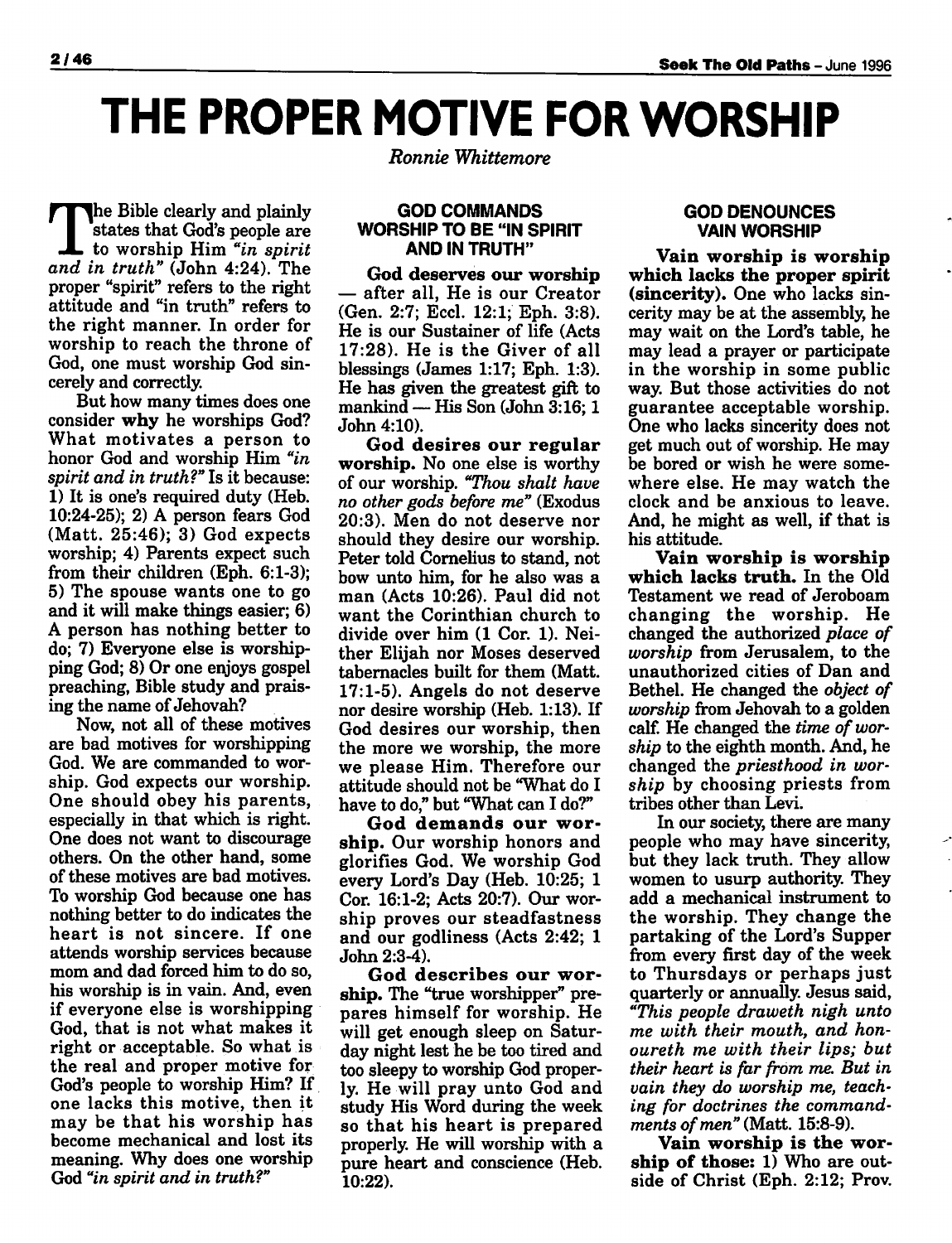28:9); 2) Who are unfaithful to Christ (1 John 1:8-10); 3) Who have offended others (Matt. 5:23- 24).

### *WE WORSHIP GOD BECAUSE WE LOVE GOD WHO FIRST LOVED US*

*It is because we love God that we gladly worship Him* (1 John 4:16-18). **"I was glad when they said unto me, Let us go** into the house of the Lord" (Psalm 122:1). Worship motivated by love enables the child of God to pour out feelings and emotions of the heart in sincerity. The spirit of the true worshipper must be in tune with God to reach His throne of grace and mercy. The love of God motivates man to honor God and worship Him "in spirit and in truth."

*It is because of our love for God that the acts of wor ship acquire deeper and rich er meanings.* The **Lord's supper** is properly understood and takes on its special significance. **Giving** is truly a privilege and grace. The **teaching or preaching** of God's Word is an avenue of spiri tual growth and maturity. **Singing** praises unto God is more than holding a tune or making a melody, but the words of the hymns are important to us. Our **prayers** are not vain repetitions, but devout and sincere petitions and thanksgivings unto a merci ful God.

*It is because of our love for God that fear is cast out.* Fear is a valid motive for obeying God (Heb. 10:31; 2 Cor. 5:10-11). But love is also a motive — the ultimate motive. The **"goodness of God leadeth thee to repentance"** (Rom. 2:4). **"God is love"** (1 John 4:8). **"We love him, because he first loved us"** (1 John 4:19). But one should grow and mature to the point when "love casts out fear." **"There is no fear in love; but perfect love casteth out fear: because fear hath torment. He that feareth is not made perfect in**

**love" (1** John 4:18).

Some motives are not bad motives for worshipping God, but they are not the prefect (com plete) motive. **"Love casteth out fear."** If we acquire this love for God, then the preacher would never have to preach on forsak ing the assemblies, immorality,

and try to put the "fear of God" in our hearts, because we would already be living right and wor shipping right.

*Friend, what is your motive in worshipping God?* **4000 W. 3rd St. Bloomington, IN47404**

### *RECEIVING A FALSE TEACHER*

### **J. A. McNutt**

**"Thosoever transgresseth and abideth not in the doctrine** of Christ; hath not God. He that abideth in the doctrine of Christ, he hath both the Father and the Son. If there come any unto you, and bring not this doctrine, r Thosoever transgresseth and abideth not in the doctrine of Christ; hath not God. He that abideth in the doc trine of Christ, he hath both the Father and the Son. If not into your house. Neither bid him God speed; for he that biddeth him God speed is partaker of his evil deeds" (2 John 9-11).

### *ELDERS SHOULD BE MORE ALERT*

Most of my brethren would not deliberately and purposely approve false doctrine or endorse a false teacher. Sincere and faith ful elders who accept their God given responsibility would not permit wolves to attack the sheep or grant them access to the sheepfold, but sad to say many elders have not prepared themselves to recognize and reject false teachers, although specific warnings have been given by inspired apostles relative to the appearance of many false prophets, who pose an ever-present danger and threat to the Lord's church. **"Beloved, believe not every spirit, but try the spirits whether they are of God; because many false prophets are** gone out into the world" (I John 4:1). Most elders are so busy trying to supervise all the social programs and meet the budget, and entertain and hold the young people, that there is little time for anything else.

#### *BE SURE YOU SHOOT THE WOLF*

There is an effort being made to introduce wolves into the National Parks in the western states, but the sheep growers are strongly opposed, saying that the wolves would pose a dangerous threat to their flocks. They evidently plan to shoot the wolves and defend their flocks, but I hope the sheep herders can identify a wolf better than some of our elders can recognize a false teacher. We have had some sheep shot because some trigger happy leader mis took a sheep for a wolf and shot the prey instead of the predator. The New Testament is very clear in warning Christians against giving any support, encouragement, or bidding "God speed" to any false teacher (2 John 9-11). **"Whosoever transgresseth, and abideth**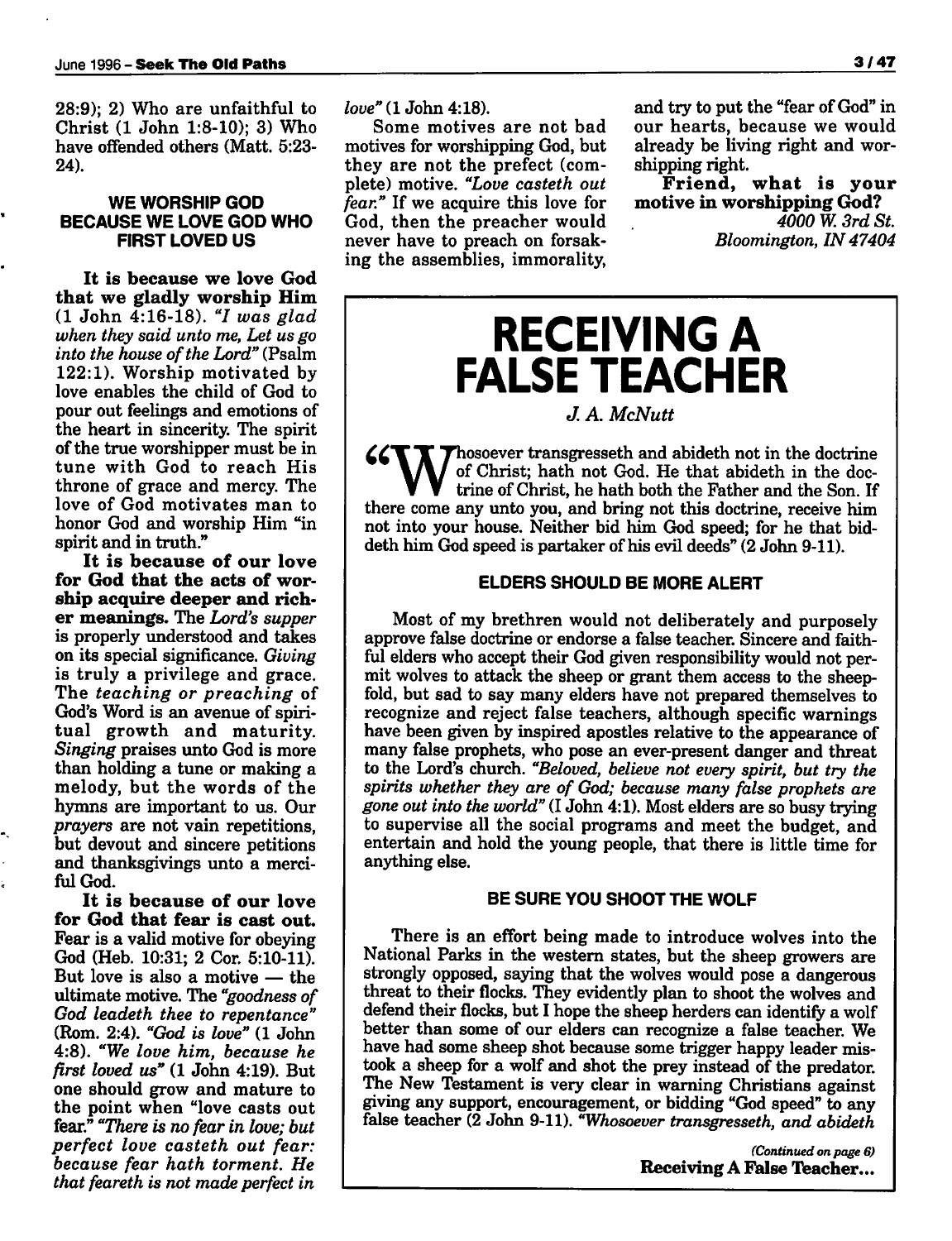## *"IF YE LOVE ME, KEEP MY COMMANDMENTS"*

**Jimmy B. Hill**

**Our love for the Lord and one another must not evaporate or desiccate in compliment and flattery, but must discover itselfin a strict observance ofall the commandments ofJehovah God.**

The title of this article is <sup>a</sup> statement from our Lord as found in John 14:15. Given the context of this verse, we understand the Lord to be saying to his disciples, "Don't show your love to me by sorrow, mourning, and being troubled for my depar ture; but show it by your obedi ence to what I have commanded you." This same conditional statement applies to the Lord's modern daydisciples as well.

Our love for the Lord and one another must not evaporate or desiccate in compliment and flat tery, but must discover itself in a strict observance of **all** the com mandments of Jehovah God. This is the only proper evidence and confirmation of our love to Jesus. Mere profession is no proof of love at all. But, that love for Him which leads us to do **all** of His will, to love each other, to deny ourselves, to take up our cross and to follow him completely through the bitter and the sweet — that is true attachment.

How do we know when a child truly loves it's parents? It is evident when that child is will ing, without hesitation, without contradiction, or without mur muring, to do all that the parents require him to do. So the disciples of Christ are required to show that they are attached to Him supremely, above all others, by yielding to all of His require ments and by patiently doing His will in the face of opposition and ridicule (1 John 2-3).

The continuation of God's work (in Christ) is based upon His disciples' love for Him. Love for Him is to be the motive in our lives. Obedience to Him is to be the standard for all of our activi ty (1 Cor. 13:1-3; 16:14; 2 Cor. 5:14; Gal. 5:6). The test for gen uine love is the keeping of His commandments. Those who do not keep the commandments of the Lord shall suffer destruction (2 Thess. 1:7-9). Our Lord presses obedience to His commandments as a means, and indeed the only means, by which we can declare our love to Him. Our obedience is the fruit of our true love for Christ.

Now, can we truly love the Lord and not obey His command ments? Suppose He commands us to admonish one another (Rom. 15:14)? Suppose He com mands us to reprove and rebuke our brethren who are in sin (2 Tim. 4:2)? Suppose our Lord com mands us to discipline the unruly members of the body of Christ and finally withdraw fellowship from all of those who continue to walk disorderly and will not repent (Rom. 16:17; 1 Cor. 5:5; 2 Thess. 3:6)? Would this be unlov ing? Or, would this be the fruit of our true love for our God and the Christ?

God will provide goodness and spiritual prosperity for those who abide in His will (2 Thess. 1:11-12). However, He will also

recompense severity and destruc tion for those who do not abide in His will (Rom. 11:22). Who would dare call Jehovah God unloving?

When we obey the command ments of Christ, we are showing our love for Him and for one another! When we let the sins of our brethren go unnoticed, when we overlook, cover up, or even take up for their sins, we do not show our love for Him but we show our contempt, our disdain, and our hauteur for the love of God and His word (1 Cor. 5:2,6-7; 2 John 9).

Our Lord knew that obedi ence to the Father would not always be pleasant for His disci ples (Matt. 10:16-24). And, even though He personally would have had it otherwise, He gave His life in obedience to the Father (Luke 22:42; Heb. 5:8-9). Jesus always obeyed the will of His Father (John 6:38). And, at His death he lost His friends, He lost His fami ly, all because of His love for the Father. But He knew that the resurrection was sure and that heaven would be worth it all. When we fully realize that heav en will be worth it all, then, and only then, will we display our love for Christ, and for one another, and obey **all** of His com mandments, even those we deem unpleasant (1 John 5:1-3).

Do you really love Jesus? If so, keep His commandments.

**3987 Vandever Road Crossville, TN 38555**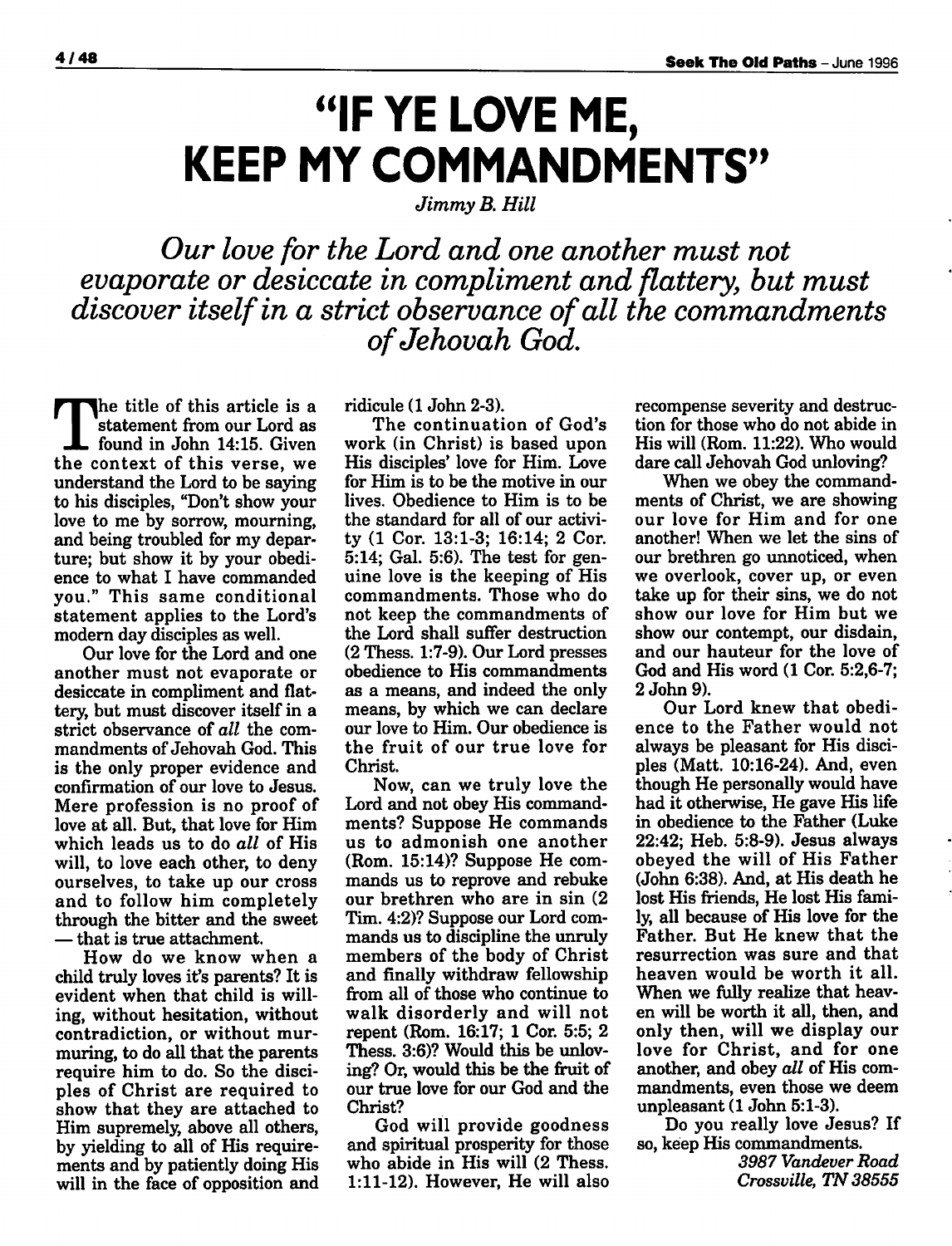

s elders we must accept our responsibility in overseeing the flock where we serve (Acts 20:28-31). The church has many false teachers who are active in dividing congregations and bringing havoc upon the Lord's church. For a number of years here at East Corinth, we have been able to detect several false preachers and teachers by sending out a questionnaire con taining several questions that can be answered by use of the Bible. Preachers can preach and debate the Word all over the world, but elders can do something about false teachers by stopping their mouths (Titus 1:9- 11).

We have found that those who preach error are very critical of answering the questions. On the other hand, those who preach the Truth are very anxious to have the opportunity to answer each question according to scripture. We received one reply from a preacher that didn't want to answer the questions saying his elders told him not to answer them. If they did, what were they hiding? This is one of the reasons we have so much error getting by the elders — they are afraid to know the Truth about those among them! Some answer the questions in a very negative way and you can tell they are offended by the questions. It is proof that many are ashamed of Christ and his Word (Mark 8:38). We keep the answers on file and try to teach those that are in error, but most of the time they are so involved with an ego complex that they are unwilling to repent. Some elders have caused the preachers they oversee to have the complex. We need to compare each other to the Truth found in God's Word instead of comparing them to popularity among the brotherhood.

# *A WAY TO DETECT A FALSE TEACHER*

There are more false teachers today than many elders are will ing to admit. Many elders are just not qualified to oversee the flock. We must awake to the important need to oversee the flock (Acts 20:28-30) before the devil enters and doesn't spare the flock. Just because some call themselves "sound" doesn't make them "sound." Preaching and obeying all the Truth will make them sound.

When we first began sending out questionnaires several years ago we had been for several years supporting 12 different preachers in 12 different locations. We received all twelve questionnaires filled out without complaint. We had two returned that were not qualified to be teaching others. If we had continued supporting those two in their work we would have used the Lord's money to teach error. This is the reason we are having to go back and reteach many in the world today. In the rocky mountain region of the United Sates we oversee Charles Pledge as he preaches and teaches others to teach the truth. When brother Pledge first entered this work with us he found a very deplorable condition existing in that seven state area. Congrega tions had died, false teachers were having a field day by being able to teach every wind of doctrine they pleased. Now, things are improv ing. Some are returning to the Truth. Preachers of truth are entering the area, men in the area are now able to preach the Truth, and things are improving to the point that those in error are ask ing what they must do to be in fel lowship with the Truth-loving Christians.

The church shouldn't be bur dened with support of those who are teaching error. We must start marking false teachers (Rom.

16:17-18; Eph. 5:11) and support each other in avoiding them when they come our way. Don't bid them God speed (2 John 9-11). We should all be of the same mind (1 Cor. 1:10). First Peter 3:15 teaches to **"be ready always to give an answer to every man that asketh you a reason of the hope that is in you with meekness and fear."** If you are not aware of all the error that is being taught today, please send a questionnaire to those you support and see where they stand.

We have been shocked during the Cross Roads Movement by men we had confidence in that slipped away from the Lord and fell into the hands of error that will damn the soul. The Boston house-church concept is now mak ing headway into congregations everywhere. They set a goal to do it and elders allow them to do it. Elders have often sat idly by and let the true organization of the church slip away. Many have hired directors to do their work for them. We receive requests for support of interns and youth directors. What happened to the parents and where are the elders that are shirking their duty in directing the affairs of the church? Do you ever wonder why the apos tle Paul never mentioned some of these innovations to the churches or told young Timothy that he should go preach to the youth only because he was a youth director? If elders would only use the men tal ability God gave us, we could stop a lot of digression that is run ning rampant today.

I hope these few lines have helped you dear elder. I write these lines from past experience. I would like for you to write me if you know of any thought you have of keeping the church pure from the errors of men. The forces of satan have made it necessary for us to question each other and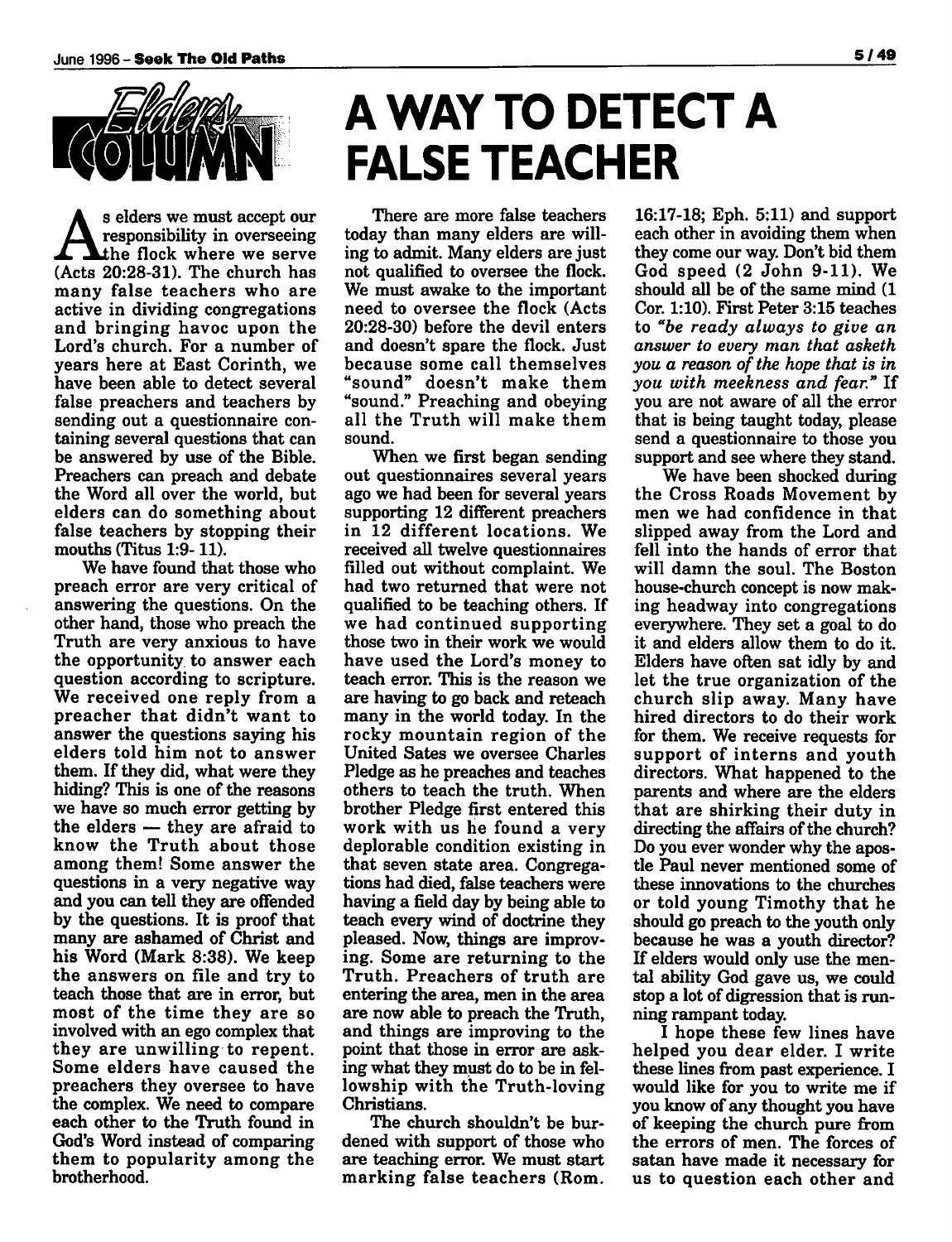make work changes from time to time. We must answer to God and we must be a good watchman (Acts 20:28-31). Far too many elders have no desire to **"contend for the faith"** (Jude 3). Israel was told to **"ask for the old paths...and walk therein"** (Jer. 6:16).

*In* future columns I will be taking each question on our ques tionnaire and dealing with it and some of the answers we have received from some that we can no longer walk with and support. Thanks for all your comments we receive and we hope we will always speak the same things and be of the same mind.

> **Earl Case, Elder, East Corinth Church ofChrist 2009 Liddon Lake Rd. Corinth, MS 38834**

#### *SEND CHRISTIAN MEN OF FORMER SOVIET UNION TO KIEV BIBLE SCHOOL*

*The Kiev Bible School is full time three year preacher training school that was begun by the Centre Church of Christ in Kiev in 1992. It is present ly training men to preach from Ukraine to Russia. The director is Roger Campbell, former missionary to Taiwan. Campbell speaks both Mandrin and Russian. Other Americans serve as faculty. New terms begin August 26-31 And January 1-6. Very low cost. No tuition.*

*Contact: Roger Campbell, P.O. Box 171, Kiev, Ukraine 252 001. Phone: 011-380-44-513-5634. E-mail: roger@campbell.hkpi.kiev.ua FAX: 011-380-44-517-0298 (after 4pm EST). Stateside contact: Jim Waldron, Avondale Church of Christ, Atlanta. Phone: 770-939-0493 or FAX 770-908-0372.*

### *CONTRIBUTORS*

#### *ReceivingA False Teacher... (Continued from page 3)*

**not in the doctrine of Christ hath not God. He that abideth in the doctrine of Christ, he hath both the Father and the Son. If there come any unto you and bring not this doctrine, receive him not into your house, neither bid him God speed;for he that biddeth him God speed is partaker of his evil deeds."** If the alleged false teacher is proven guilty as charged, all those who respect God's word would have to refuse to entertain him or wish him success in his work. Perhaps you may find fault with those who accuse him, but only the facts will determine his guilt or innocence. The accused teacher has the right to face his accusers in a fair investigation of his doc trinal views which have been boldly advocated in seminars, in col lege lectureships, and among the churches. He has been challenged to defend his proposed changes for the church, which he says must be adopted or the church is destined to die. He has made many serious charges against the church, and ridicules his brethren, while holding fellowship meetings with denominational groups. It is time for brother Rubel Shelly to defend his assertions, or repent of his degrading statements regarding the church, or else seek a more comfortable fellowship for his heretical teaching.

### "SOME SHALL DEPART FROM THE FAITH"

The Holy Spirit instructed Paul to warn us that **"in the latter times some shall depart from the faith, giving heed to seducing** spirits, and doctrines of demons" (1 Tim. 4:1). He later tells us in 2 Timothy 2:17 of Hymenaeus and Philetus, who were teaching **"the resurrection is past already; and overthrow the faith of some." He** adds to that list of apostates his co-worker, Demas, who forsook him **"having loved this present world"** (2 Tim. 4:10). No doubt in your own experience you could name several who once were faith ful but no longer walk with us, and we weep over their departure. Judas Iscariot was once a disciple of Christ, and Benedict Arnold was once a citizen of the United States; and, in my 86 years I can name several men who were once faithful preachers of the Gospel who have departed from the faith.

We first met brother Rubel Shelly years ago when as a young man he came to Memphis. Everyone was singing his praises because he was a young man with unusual ability having a great personality, a gifted speaker, and one who preached the gospel with power and fervor and contended earnestly for the faith. Brother Shelly has returned to Memphis, after several years absence, to lecture our young people, but he is now far different from the Rubel Shelly we once knew. We still love him as a person, he still has great potential, but he has "gone out from us" (1 John 2:19). Some brethren still use him and will not believe that he has changed. They evidently have not read his articles in his magazine **"Wineskins,"** listened to his taped sermons, or heard some of his recent lectures. We cannot afford to close our eyes to the FACTS. Some of his former instructors have vocally rejected his views, and brother Willard Collins, former president of David Lipscomb Uni versity, regrets having hired him to teach at the School and now repudiates his teaching. SHOULD WE URGE OUR YOUNG PEO PLE TO HEAR HIM??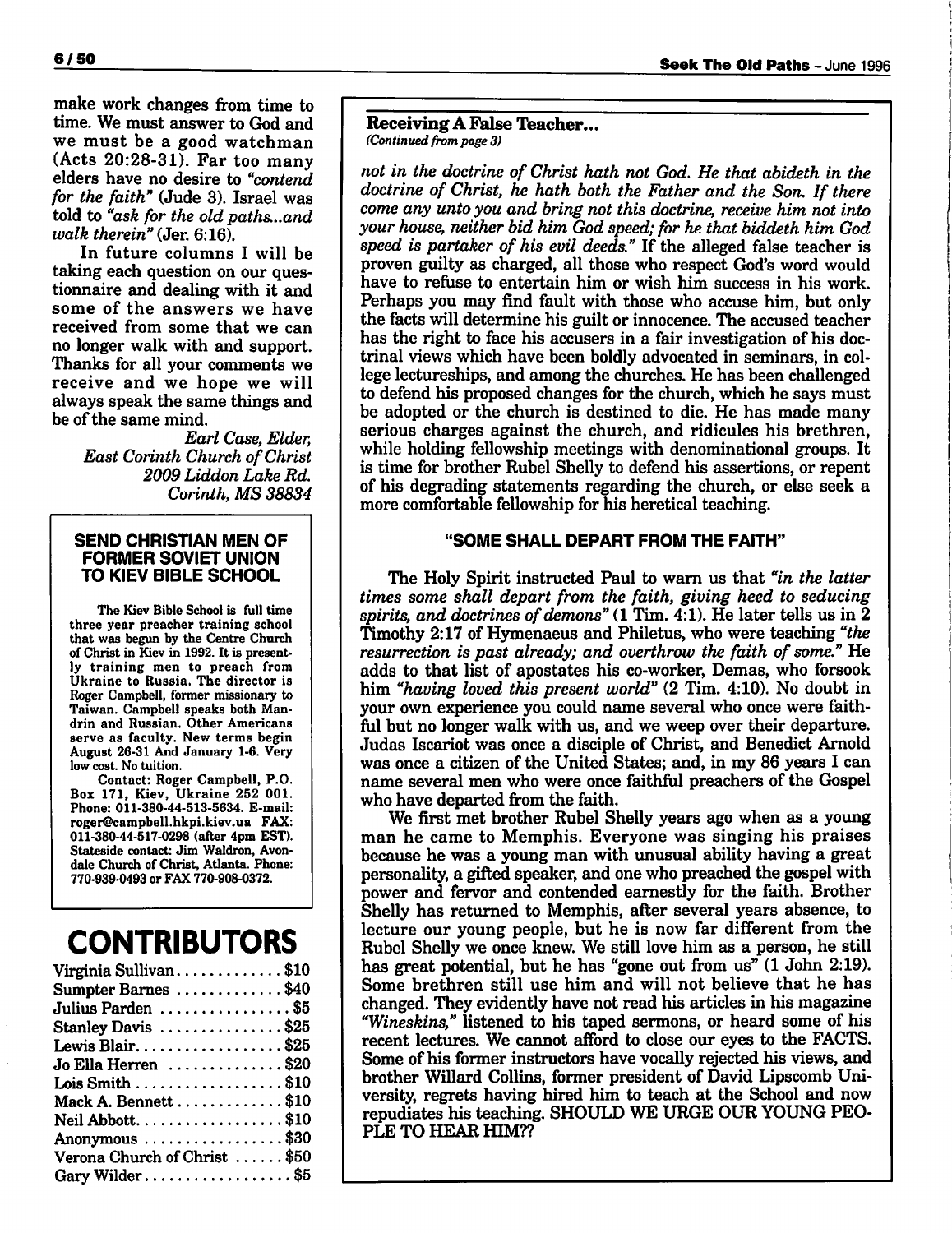### **11th Annual SEEK THE OLD PATHS Lectureship**

**July 28-Aug. 1,1996 (Always the 4th Sunday in July)**

**Theme:**

### *The Seven Churches o/A^ia —Revelation chapter\*\* 2* **e3***3*

#### *SUNDAY, JULY 28*

| 9:45  | The Historical Background                           |
|-------|-----------------------------------------------------|
|       | of the Seven Churches  Windell Fikes                |
| 10:35 | Where Satan's Seat Is -                             |
|       | Descriptions of Satan (2:9,13; 3:9) Jim Blankenship |
| 7:00  | I have Not Found Thy Works Perfect                  |
|       | Before God (3:2) Garland Robinson                   |
| 8:00  | The Church Today Is Seen In The                     |
|       |                                                     |
|       | <b>MONDAY, JULY 29</b>                              |
|       | 9:00 He That Hath Fars To Hear Let Him Hear         |

| 9:00  | He That Hath Ears To Hear, Let Him Hear     |
|-------|---------------------------------------------|
|       |                                             |
| 10:00 | The Doctrine of Balaam (2:14) Wayne Smith   |
| 11:00 | HeWho Walketh in the Midst of the           |
|       | Seven Golden Candlesticks (2:1)Ken Burleson |
| 1:30  | Them Which are EvilThou Hast                |
|       | Tried Them (2:2)Ronnie Whittemore           |
| 2:30  | I Know Thy Works - Jesus Knows              |
|       |                                             |
| 3:30  | That Woman Jezebel And Her Influence        |
|       |                                             |
| 7:00  | Fear None of those Things Thou              |
|       | Shalt Suffer (2:10)Gilbert Gough            |
| 8:00  | When Jesus says "Thou Art" (2:5,9;          |
|       |                                             |
|       | TUESDAY, JULY 30                            |
|       | 9:00 The Spirit Sayeth: Inspiration         |
|       | (2:7,11,17,29; 3:6,13,22)  Richard Carlson  |
| 10:00 | To Be Like God We Must Love & Hate          |
|       | (3፡9 19፡ 2፡6 15).<br>Vimil Holo             |

- (3:9.19:2:6,15) **Virgil Hale** 11:00 Digression Update '96 ............................... Wayne Coats<br>1:30 I Will Fight Against Them With The 1:30 I Will Fight Against Them With The Sword of My Mouth (2:16) ...................Terry Joe Kee 2:30 Strengthen The Things Which Remain (3:2) **Jerry Joseph** 3:30 As Many As I Love I Rebuke
	- &Chasten (3:19) **Toney Smith**

| 10:00 | I Have Set Before Thee                          |
|-------|-------------------------------------------------|
|       |                                                 |
| 11:00 | I Will Give Unto Everyone Of You                |
|       | According To Your Works (2:23) David Morton     |
| 1:30  | Repent or Else (2:5,16) Terry Cole              |
| 2:30  | Difficult Expressions: The Angel of the Church  |
|       | (2:1,8,12,18; 3:1,7,14), Tribulation 10 Days    |
|       | (2:10), Deeds & Doctrine of the Nicolaitanes    |
|       | (2:6,15), Come Quickly (2:5,16; 3:11),          |
|       | New Name (2:7; 3:12), Great Tribulation         |
|       | (2:22)<br>Richard Guill                         |
| 3:30  | Thou Shalt Not Know What Hour                   |
|       | I Will Come Upon Thee (3:3) Phil Jenkins        |
| 7:00  | I Counsel Thee (3:18) (When Jesus               |
|       | Counsels We Better Listen) Sidney White         |
| 8:00  | I Stand At The Door & Knock (3:20)Charles Blair |
|       |                                                 |
|       | THURSDAY, AUGUST 1                              |
| 9:00  | Be Watchful (3:2)Everett Spencer                |
| 10:00 | Thou Hast Kept The Word Of My                   |
|       |                                                 |
| 11:00 | Thou Art Lukewarm (3:16)Steve Fishel            |
| 1:30  | Be Zealous Therefore (3:19)Calvin Pugh          |
| 2:30  | The Hour of Temptation (3:10)David Lemmons      |
| 3:30  | A FewWhich Have Not Defiled                     |
|       | Their Garments (3:4) Daniel Wolfram             |
| 7:00  | Faithful Unto Death - Hold Fast                 |
|       |                                                 |
| 8:00  | He That Overcometh - Rewards of the Righteous   |

(2:7,11,17,26; 3:5,12,21) **Charles Leonard**

7:00 Thou Hast Left Thy First Love (2:4) ........... Eddy Craft<br>8:00 Remember From Where Thou

Art Fallen (2:5; 3:3) .................................Wayne Coats

Remember From Where Thou

Thou Hast A Name that Thou Livest

*WEDNESDAY, JULY 31*

#### *Lectureship Speakers:*

**Windell Fikes, JimBlankenship, Garland Robinson, EdCasteel, NatEvans, Wayne Smith, Ken Burleson, Ronnie Whittemore, Wayne Cox, Alan Adams, Gilbert Gough, James Boyd, Richard Carlson, Virgil Hale, Wayne Coats, Terry Joe Kee, Jerry Joseph, Toney Smith, Eddy Craft, Jimmy Bates, Dean Fugett, DavidMorton, Terry Cole, RichardGuill, PhilJenkins, Sidney White, Charles Blair, EverettSpencer, Don Tate,Steve Fishel, CalvinPugh, DavidLemmons, Daniel Wolfram, Charles Leonard**

*East Corinth Church ofChrist, 1801 Cruise St, Corinth, MS 38834,* (601) 286-2040 (voice & fax) or 286-6575, Email: jorobin@edubbs.tsei.k12.ms.us

Local motels: Tell them you are with East Corinth Church of Christ *EXECUTIVE INN—***Ph. (800) 354-3932, dining room, \$29 single, \$34 double** *COMFORTINN—Ph.* **(800) 228-5150, no dining room, \$38 single, \$44 double(sen. cit. disc. 10%)** *A book is available of the lec tureship for \$5.00 postage paid. Also, audio tapes (\$25 postage paid) and video tapes (\$60 postage paid) are avail able. The church is not involved in the sale of any of these materials. You can order the book and audio tapes from: Old Paths Publishing, 304 Riploy St., Corinth, MS 38834 and the video tapes from: Jim Green, Rt. 1 Box 427, Dunbar, PA 15431.*